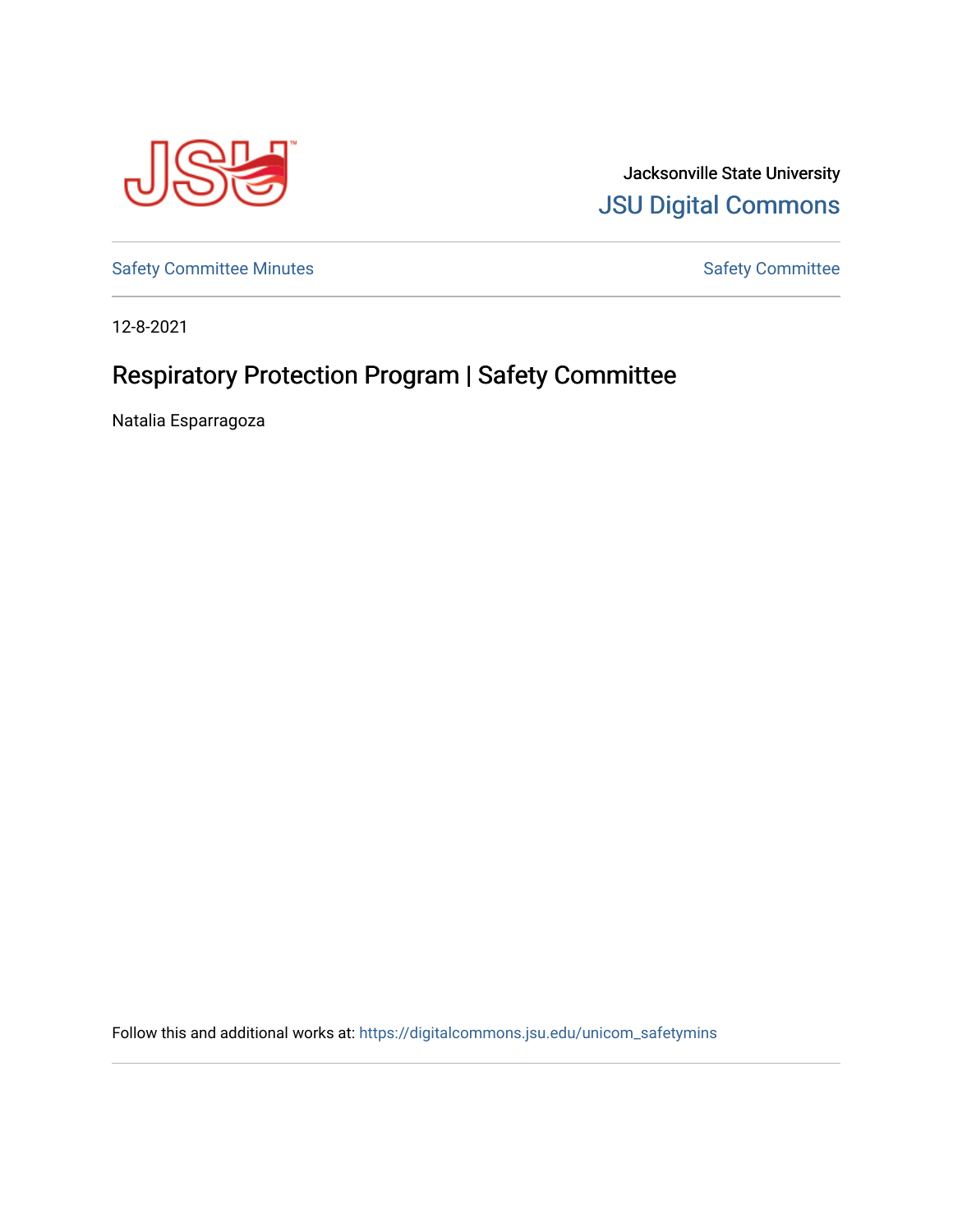

## **RESPIRATORY PROTECTION PROGRAM**

The use of respiratory protection may be required as a result of exposure to harmful particulates, fumes, gaseous vapors, and other hazardous airborne substances. In such circumstances, a respirator is assigned when other protective measures either fail or are yet to be implemented. Respirators may also be assigned to meet regulatory mandates, e.g. asbestos operations.

**UNIVERSITY SAFETY** 

Employees assigned a respirator must be enrolled in and must meet all the requirements of Jacksonville State University's Respiratory Protection Program. Those employees utilizing a respirator outside of the program run the risk of not being fully protected or worse, putting themselves directly in harm's way.

All elements of the Respiratory Protection Program are managed through University Safety. Such elements include:

- **Hazard Assessment.** When the use of respiratory protection is indicated, the hazard or hazardous substance an employee is exposed to must be fully characterized. The process will help ensure alternative measures have been fully reviewed and, in the event a respirator is needed, the best respirator is selected.
- **Respiratory Protection Selection.** Respirators must be selected by University Safety. Respirators will be selected with, careful consideration to 1) qualitative and quantitative contaminant evaluations, 2) the work/task processes and conditions, 3) care and maintenance requirements, and 4) employee comfort.
- **Medical Management.** Employees must complete medical surveillance requirements before the initial fit test and periodically thereafter. At a minimum, medical surveillance will include a review of both the questionnaire and the pulmonary function test by a designated medical authority. In addition, medical surveillance for specific contaminants, or work conditions may also be required.